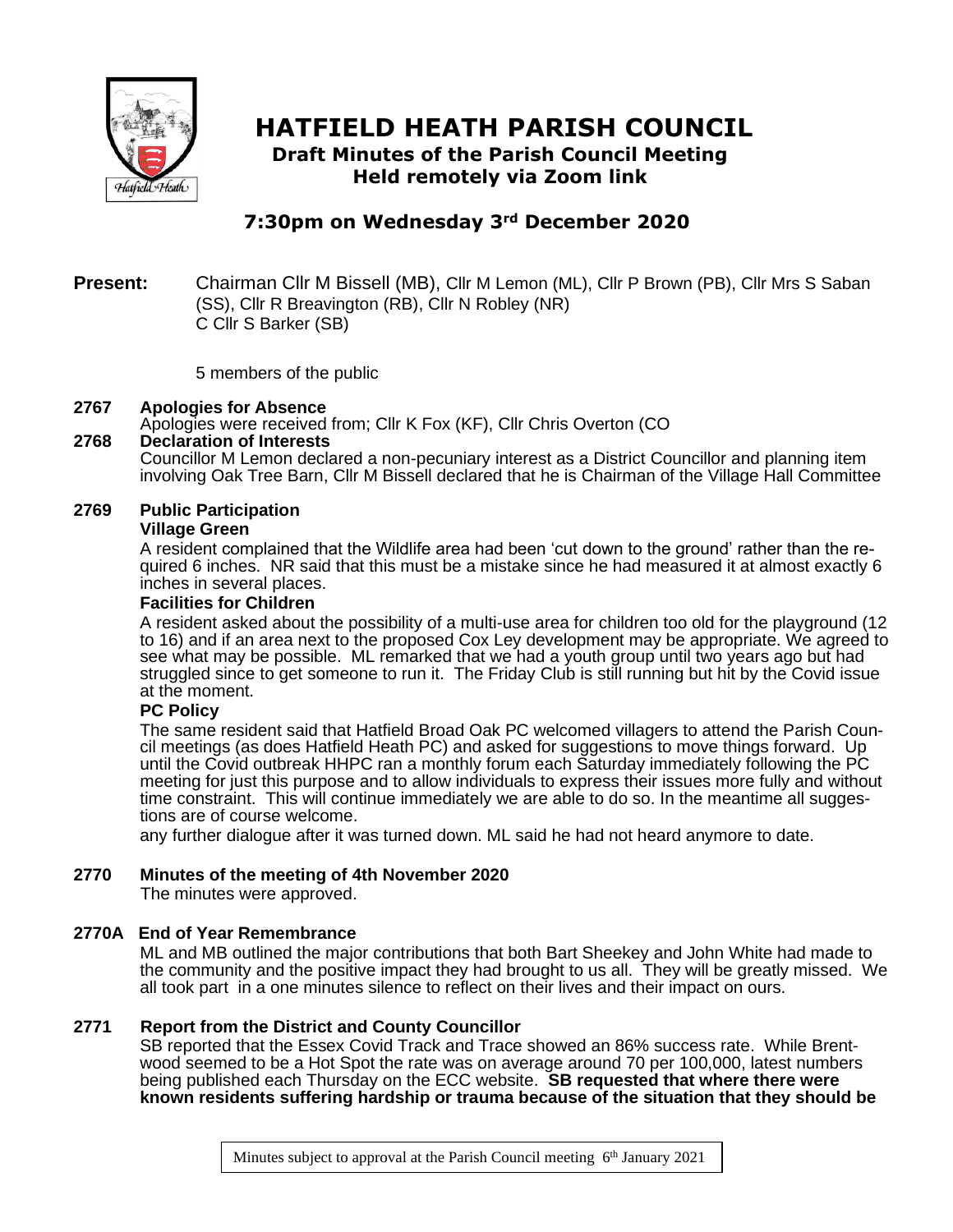#### **put in touch with the Essex Welfare Service who would try and help**.

On flooding SB said that a site visit was being planned to assess and establish a scheme to resolve the remaining Stortford Road flooding issues.

The URC were asking for a grant to remedy dry rot issues. They had been so far granted £1000 from SB and £10,000 from ECC.

On Highways matters regarding speeding, SB acknowledged the promises made at the Highways Cabinet meeting to upgrade the existing speeding sign system to the latest spec, add flashing signs outside the school at school times to restrict traffic to 20mph and to investigate realignment of the Stortford Road/Pond Lane/Sawbridgeworth Road Junction. SB to write to the Highways Liaison Officer at UDC to confirm these actions are on the list of schemes to be agreed in January 2021.

 $ML$  reported that there would be a full Council Meeting on  $8<sup>th</sup>$  December at which anyone could talk (on Zoom) so long as they preregister.

There is a Community Involvement Protocol which encourages more interaction between Parish Councils and prospective developers prior to plans being submitted for development. PC needs to review and comment ASAP. ML circulated for comments after the meeting. **ALL** ML brought up the subject of the Green Skip not being available for quite a while and yet the PC<br>being charged for it. We should ask for a refund. ML to ask why no refund. being charged for it. We should ask for a refund. ML to ask why no refund.

#### **2772 Financial Report**

#### *a) Budget Report*

The budget report was circulated by the Clerk prior to her resignation.

#### *b) Approval of Expenditure*

The following items of expenditure were approved;

Hatfield Heath Parish Council Payments up to 25<sup>th</sup> November 2020

Cash payments

| Date       | Paid                   | Description                            | Gross     | <b>VAT</b> | <b>Net</b> |
|------------|------------------------|----------------------------------------|-----------|------------|------------|
| 19/11/2020 | Rodent Pest Control    | Pest Contr. Allotment £100.00          |           |            | £100.00    |
| 19/11/2020 | R S Services           | Car Park Drain                         | £120.00   |            | £120.00    |
| 19/11/2020 | Royal British Legion   | Poppy Appeal                           | £50.00    |            | £50.00     |
| 02/12/2020 | J Davies               | Salary Nov inc Lieu<br>+ NALC Back Pay | £2,661.03 |            | £2,661.03  |
| 02/12/2020 | J Foster               | Sal Nov+NALC BP                        | £99.18    |            | £99.18     |
| 02/12/2020 | <b>S</b> Foster        | Sal Nov+NALC BP                        | £99.18    |            | £99.18     |
| 02/12/2020 | J Sykes                | Sal Nov+NALC BP                        | £210.21   |            | £210.21    |
| 02/12/2020 | <b>HMRC</b>            | November                               | £658.45   |            | £658.45    |
| 02/12/2020 | J Davies               | Mileage - November                     | £72.00    |            | £72.00     |
| 02/12/2020 | J Davies               | Expenses - zoom                        | £14.39    | £2.87      | £11.52     |
| 04/12/2020 | J Davies               | <b>OnLine Playground</b>               | £278.64   | £46.44     | £232.20    |
| 04/12/2020 | J Kenney Services      | Rural Verges Cutting £1585.44          |           | £317.09    | £1268.35   |
| 04/12/2020 | P Graves               | <b>Playground Repairs</b>              | £106.86   |            | £106.86    |
| 04/12/2020 | PW May Contracting     | Heath                                  | £480.00   | £80.00     | £400.00    |
| 04/12/2020 | D Farr                 | <b>Internal Audit</b>                  | £45.00    |            | £45.00     |
| 04/12/2020 | <b>Heath Computers</b> | Website + Office 360 £66.00            |           | £11.00     | £55.00     |

#### **Total £6,646.38 £6,188.98**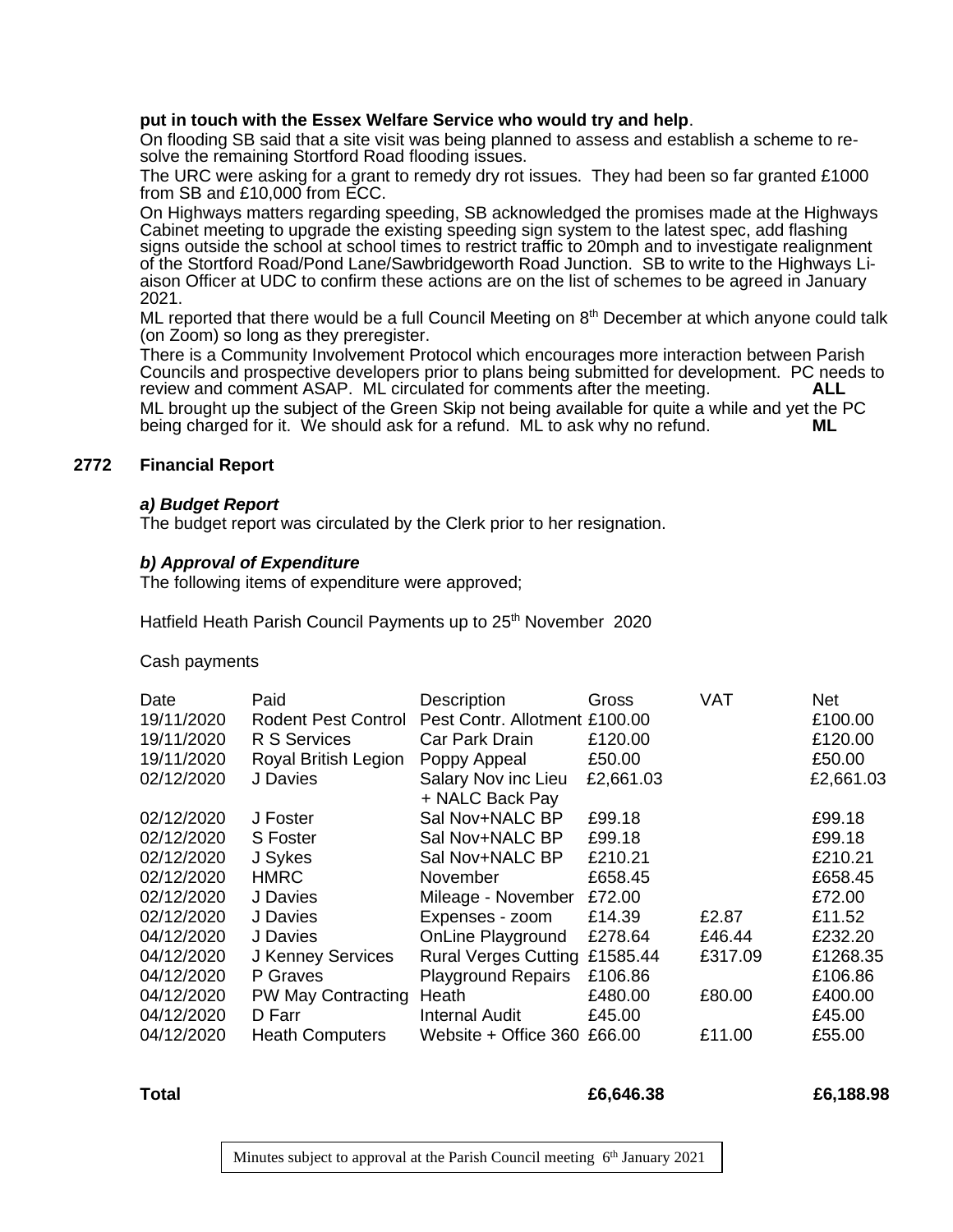### **c) NALC National Pay Scale Awards**

These were acknowledged and are reflected in the above agreed payments which also include payment ilo notice for the Parish Clerk who has resigned for personal reasons. **d)Precept**

The budget for 2021/2 has to be set this month and the precept established to allow timely submission to UDC in January. Both to be reviewed and agreed at January  $6<sup>th</sup>$  2021 meeting.

#### **2773 Clerk Vacancy**

An advertisement has already been placed on the village website and in the EALC weekly bulletin and will appear in next month's village magazine. Niki C and Hilary A agreed to use their social media resources to spread the word throughout the village as widely as possible. Closing date to be end of January for applications to MB.

In the meantime it was agreed to approach Derek Farr to see what help he could provide particularly on the Financial side of affairs. At a subsequent meeting he agreed to help on a contractual basis until a new clerk can be found.

#### **2774 Clerk's Report**

The outgoing Parish Clerk's Report was read out. All items are covered in the agenda.

#### **2775 Community Police Officer**

It was agreed to hold this item over until a new clerk is appointed.

#### **2776 Key Task Monitor**

It was agreed to hold this item over until a new clerk is appointed.

#### **2777 Planning Matters**

#### **a) Applications determined by the Planning Authority**;

UTT/20/2314/FUL - Formation of new access and erection of 1 no. dwelling - Heritage Cottage Frairs Lane Hatfield Heath Bishops Stortford Hertfordshire CM22 7BG **- Refused**

UTT/20/2339/HHF - Proposed single storey and first floor rear extensions - 4 Browns Cottages The Heath Hatfield Heath CM22 7DZ **- Approved**

#### **b) Planning applications to consider**:

UTT/20/2817/CLP | Proposed erection of outbuilding | East Lea Dunmow Road Hatfield Heath CM22 7BN. .. **The Parish Council must object since this is a separate building on the Metropolitan Green Belt**

UTT/20/3036/CLP | Construct a single storey side extension | 1 Home Pastures Hatfield Heath Bishops Stortford Hertfordshire CM22 7ES. **No Objection**

UTT/20/2989/FUL | Demolition of outbuildings and erection of 1 no. dwelling with off-street car parking and private amenity space | Heath End Sheering Road Hatfield Heath CM22 7LJ.

#### **The Parish Council objects on the grounds the proposal is in the Metropolitan Green Belt and outside the village development area. It also considers the proposal to be overdevelopment and detrimental to the countryside.**

UTT/20/3032/LB | Retrospective application of demolition of existing barn and erection of garden room, patio area with central gazebo. | Oak Tree Barn Sheering Road Hatfield Heath Bishops Stortford CM22 7LL. **The Parish Council objects on the grounds the proposal is in**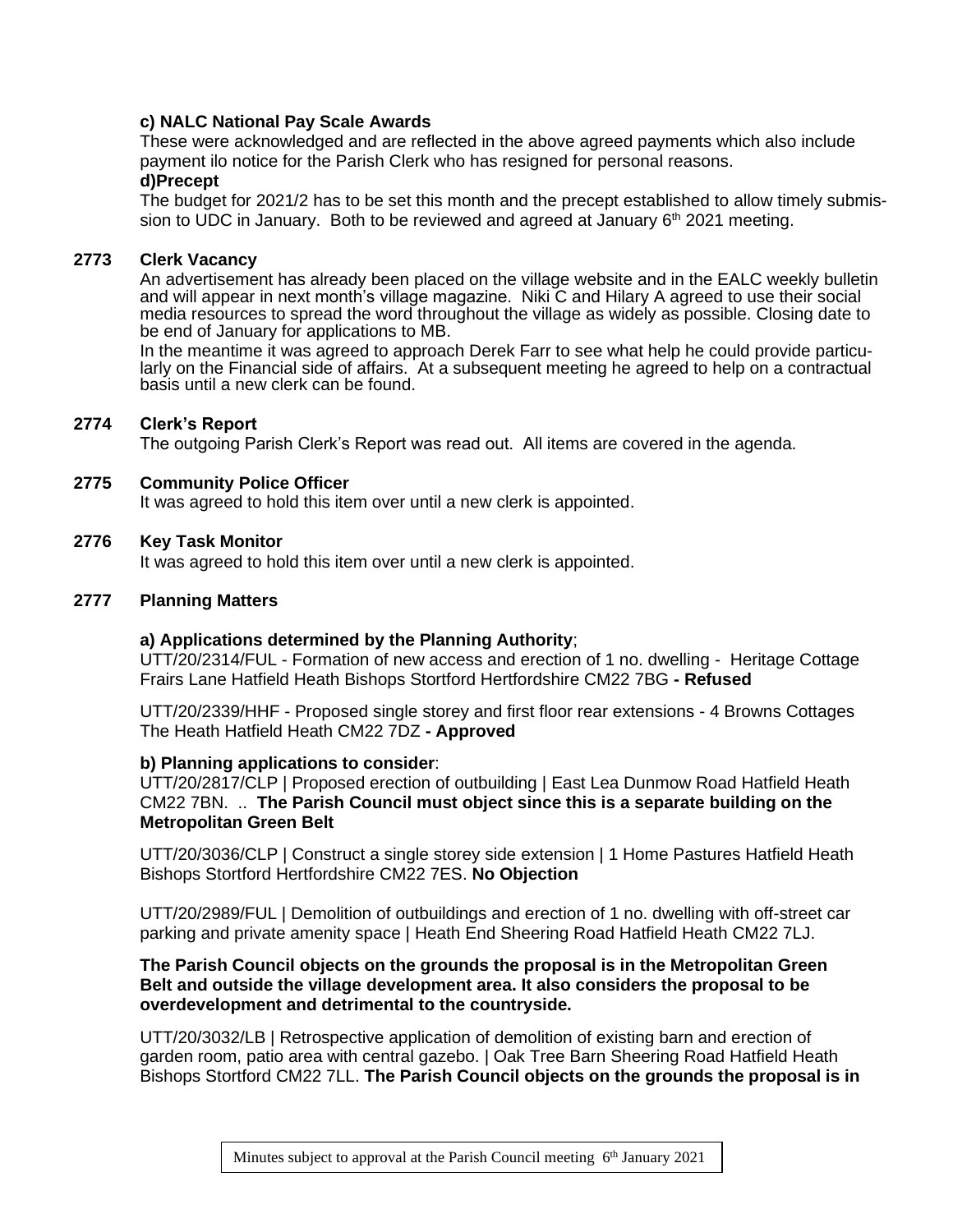#### **the Metropolitan Green Belt and outside the village development area. It also involves a Grade 2 listed barn which appears to have been demolished without permission.**

UTT/20/2981/HHF | Section 73A retrospective application of demolition of existing barn and erection of garden room, patio area with central gazebo. | Oak Tree Barn Sheering Road Hatfield Heath CM22 7LL. **Please see UTT/20/3032/LB**

UTT/20/2974/CLP | Proposed siting of a caravan for ancillary residential use | The Firs Chelmsford Road Hatfield Heath CM22 7BG. **The Parish Council are concerned that this appears to be a very large static caravan sited on Metropolitan Green Belt Land. If usage permission were to be granted we strongly suggest that this be on the basis that it is limited to just one caravan and that no permanent building is ever allowed.**

#### **c) Planning enforcement issues (to note only)** None Received

### **2778 Highways Matters**

It was noted once more that the Highways Panel were less than enthusiastic about our speeding issues, but had promised to pursue three 'calming measures' covered under item 2771.

The Parish Council would like to thank Chris Radford and Charlotte Sams for their continued time and energy to keep pushing on this issue.

Check status of the petition so we may discuss what further we may be able to do with it. **MB**

#### **2779 Parking Management and maintenance of the Council carparks a) Village Car Park Quarterly Assessment.**

Rewrite in agreed format and file. There are no outstanding risks.

#### **b)Church Car Park to discuss type of hardcore and drain specification**

It was stated that the previous specification of road planings finish is unacceptable and that the finish should be similar to that outside the lych gate. Rewrite the specification, get quotes and write to the LoM requesting approval. **NR**

### **2780 Allotment Report**

Still awaiting quotation for mending of perimeter fence and rabbit proofing of far end. Seek alternative supplier. **NR**

### **2781 Major flooding in Stortford Road**

The scheme funded by the PC for the drainage ditch at the side of The Croft has finally been approved by Essex County Council and the householder is implementing it. The top of the road is still 'under investigation' by a joint flooding and highways group to establish the root causes and a plan to eradicate them. We need a timeframe. **NR**

#### **2782 War Memorial**

The War Memorial restoration work has been completed and the contractor paid by cheque. The contractor is returning to check that the lettering colouring has taken correctly and the hanging fittings are now attached with brass screws to prevent rust marking. Thanks to SS for overseeing the operation.

### **2783 Pond Lane Signage**

Although there is a by law on the size and placement of signage throughout The Heath this has not been found. Please try Mr Fenwick or alternatively we will pass a new by law at the next meeting. **MB**

### **2784 Playground Inspection Report**

a) To note the playground quarterly assessment. This needs to be redone, the necessary outstanding works itemised and two more quotes obtained. **PB/NR**